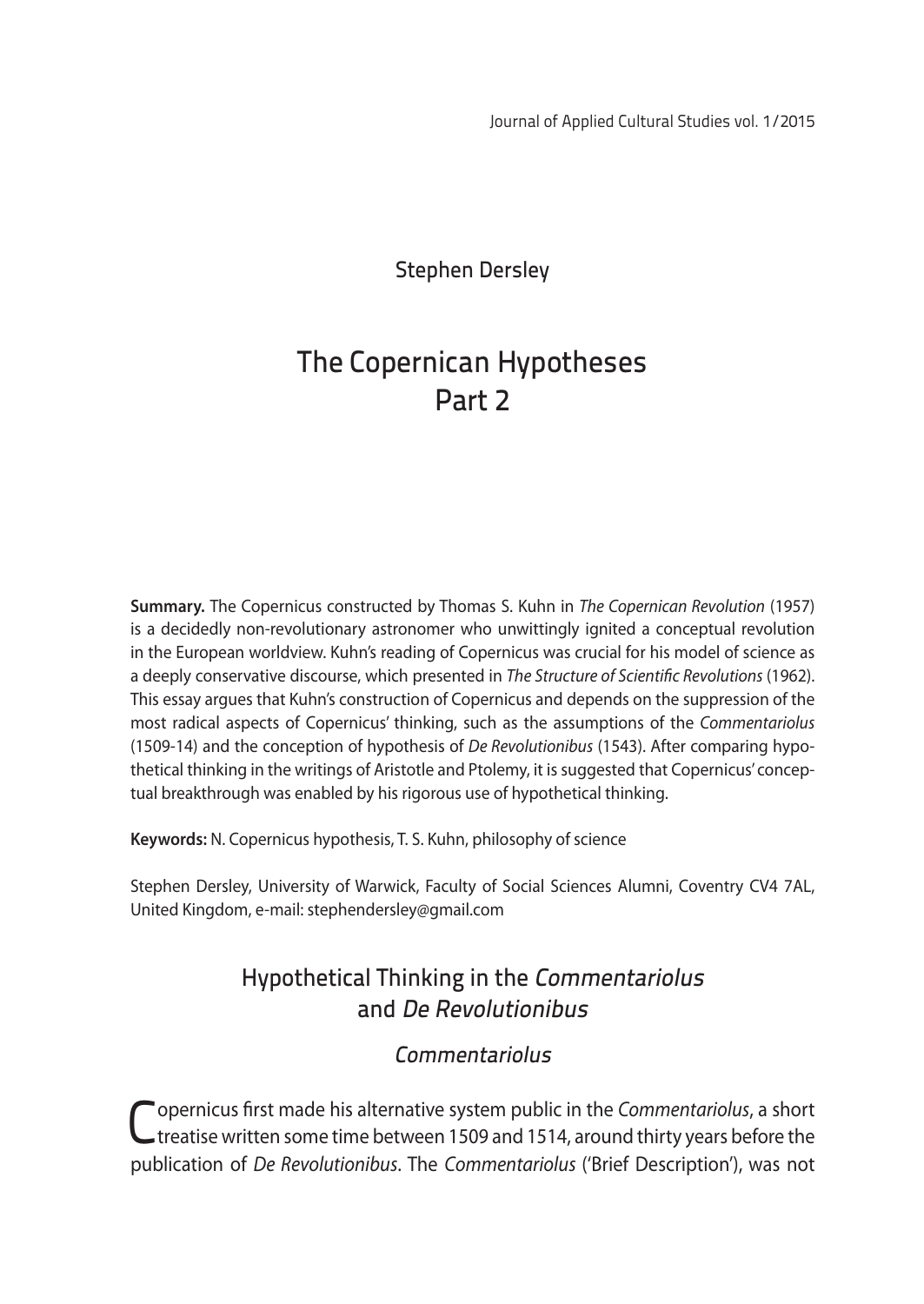written for wide public consumption, but rather for specialists in his social network. The treatise received wider exposure in 1575, when Tycho Brahe distributed copies to German astronomers.<sup>1</sup>

The private nature of the *Commentariolus* entailed that Copernicus was considerably less reticent concerning his motivations and thought processes than he was in *De Revolutionibus.* 

Indeed, Copernicus does not beat about the bush at all: in the very first sentence of the *Commentariolus* he focuses on how assumptions provide the basis for explanations of observed phenomena:

Our predecessors assumed, I observe, a large number of celestial spheres mainly for the purpose of explaining the planets' apparent motion by the principle of uniformity. For they thought it altogether absurd that a heavenly body, which is perfectly spherical, should not always move uniformly. By connecting and combining uniform motions in various ways, they had seen, they could make any body appear to move to any position.<sup>2</sup>

The celestial spheres are classed an assumption, whereas uniform motion is treated as a fundamental principle.

Two observations made by our predecessors can be identified; namely, 1) that the heavenly bodies are spherical objects, and 2) that these heavenly bodies have been seen to move with an irregular, non-uniform motion. Observation 2) is incompatible with observation 1), since our predecessors deem the proper motion of a perfect sphere to be perfectly uniform, therefore any evidence of non-uniform motion has to be treated as *merely* apparent. The celestial spheres, were a mechanism assumed by our predecessors – a geometrical mechanism which could produce the appearance of irregular motion through a combination of regular motions. For the sake of explaining the appearances, the visible heavenly bodies were assumed to be transported through their orbits by invisible celestial spheres.

Copernicus then informs us that the assumption of the celestial spheres was, however, not sufficient to explain all planetary motion:

Callippus and Eudoxus, who tried to achieve this result by means of concentric circles, could not thereby account for all the planetary movements, not merely the apparent

<sup>1</sup> N.M. Swerdlow, *The Derivation and First Draft of Copernicus's Planetary Theory: A Translation of the Commentariolus with Commentary*, "Proceedings of the American Philosophical Society" vol. 117, no. 6, 1973, pp. 423-512.

<sup>2</sup> N. Copernicus, *Commentariolus*, in *Nicholas Copernicus Minor Works*, Warsaw – Cracow 1985; N. Copernicus, G.R. Joachim, E. Rosen, *Three Copernican Treatises*, transl. E. Rosen, New York 1939.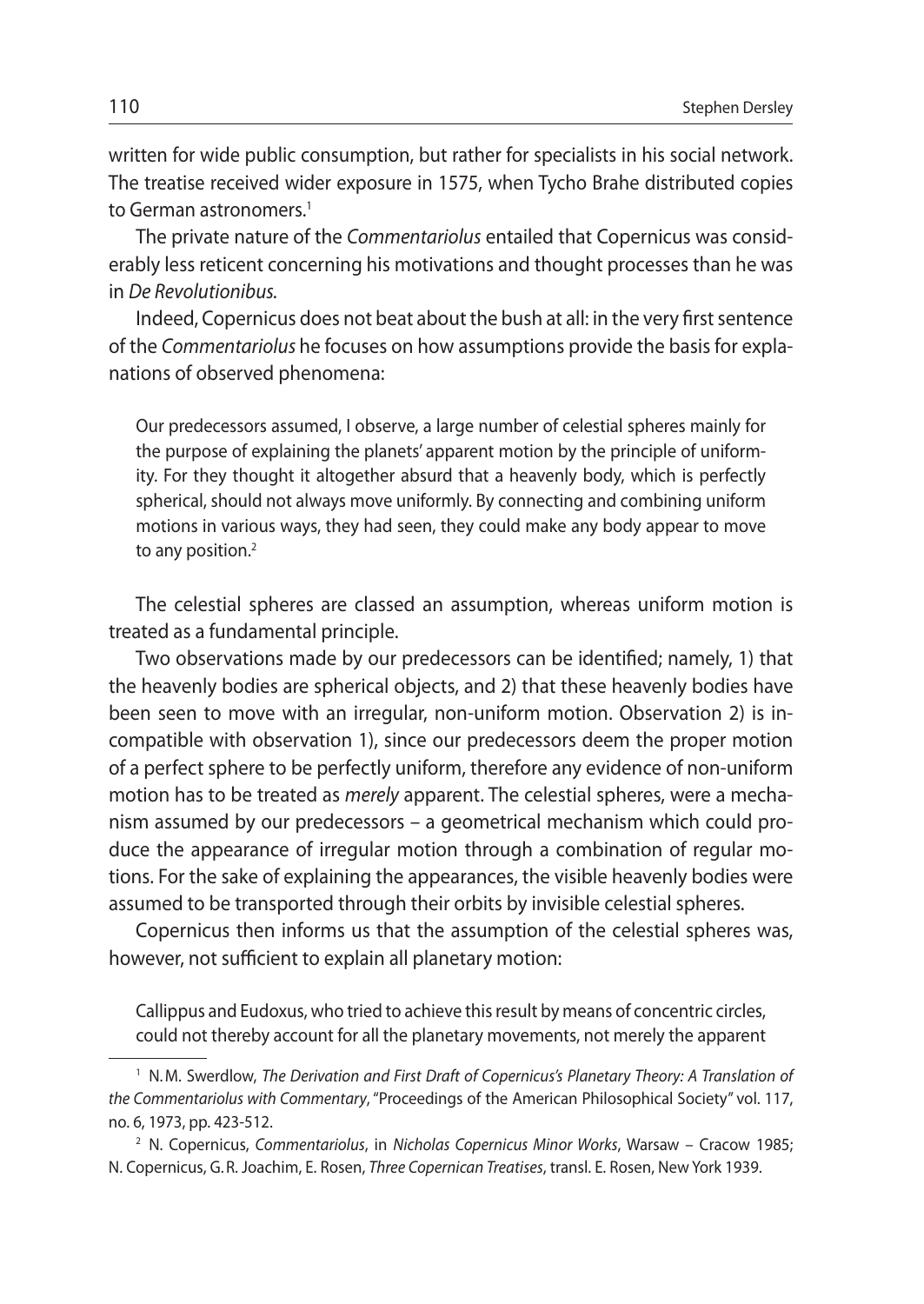revolutions of those bodies but also their ascent, as it seems to us, at some times and descent at others, [a pattern] entirely incompatible with [the principle of] concentricity. Therefore for this purpose it seemed better to employ eccentrics and epicycles, [a system] which most scholars finally accepted.<sup>3</sup>

Since the celestial spheres are modelled on concentric circles, the assumed model was not able to account for observed variation in the altitude of the planets. The appearances could only be saved if eccentric circles and epicycles were employed. Copernicus refrains from classing eccentrics and epicycles as assumptions, or indeed anything else. Rosen interprets Copernicus' Latin as suggesting eccentrics and epicycles are employed in 'a system,' while Swerdlow opts for 'theory.'4

A possible interpretation for Copernicus' restraint here is that the predecessors assumed the celestial spheres had real, physical existence, whereas Calliopes and Eudoxus devised and employed eccentrics and epicycles purely for the basis of computation; i.e. their physical existence was not assumed. While Copernicus avoids discussing the status of these devices, he does suggest that scholars/experts accepted them with some reluctance (no doubt because they betrayed the perfection of concentricity).

The discomfort hinted at with regard to eccentrics and epicycles becomes explicit when Copernicus then deals with Ptolemy's equant:

Yet the widespread [planetary theories], advanced by Ptolemy and most other [astronomers], although consistent with the numerical [data], seemed likewise to present no small difficulty. For these theories were not adequate unless they also conceived certain equalizing circles, which made the planet appear to move at all times with uniform velocity neither on its deferent sphere nor about its own [epicycle's] center. Hence this sort of notion seemed neither sufficiently absolute nor sufficiently pleasing to the mind.<sup>5</sup>

This is a curious paragraph. Copernicus rejects Ptolemy's equant, not because it fails to account for the appearances — he acknowledges that it does — but because it is not 'sufficiently absolute/perfect enough' ('*non satis absoluta'*) and nor 'sufficiently pleasing to the mind/in accordance with reason'6 ('*neque rationi satis concinna*'). This paragraph in itself would seem to refute Kuhn's claim that the Co-

<sup>3</sup> Ibidem.

<sup>4</sup> Copernicus' original Latin: "Itaque potiore visa est sententia per eccentricos et epicyclos id agi, in qua demum maxima pars sapientium conuenit." N. Copernicus, *Commentariolus*...

<sup>6</sup> Swerdlow's translation: 'in accordance with reason.'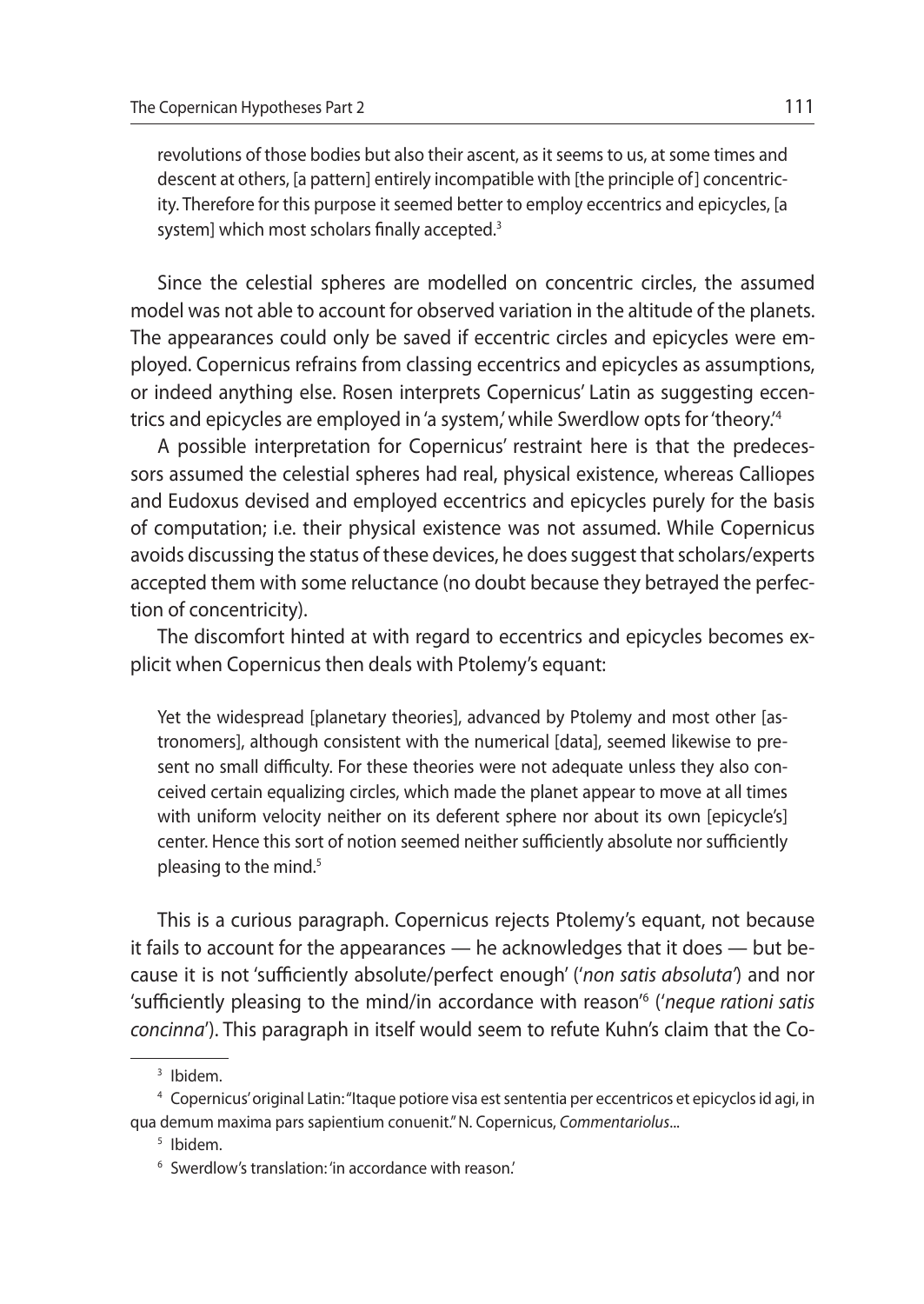pernican Revolution was born, in part, from a widely-perceived crisis in 16<sup>th</sup> century astronomy; i.e. that the crisis was engendered by dissatisfaction with accumulated anomalies and inaccuracies.

A key question can be posed in response to this paragraph: what exactly did Copernicus expect from astronomy? Since the job of astronomy was to account for the appearances, why did it matter if Ptolemy's equant violated the principle of uniform velocity, which was a principle of cosmology? If astronomy responded to discrepancies in the numerical data by devising models that violated cosmological principles, but which nonetheless proved consistent with the data and enabled accurate prediction of planetary movements, on what basis could a 16<sup>th</sup> century astronomer reject Ptolemy's equant (and consequently his entire system)?

The minimal interpretation of Copernicus rejection of the equant is that Copernicus wanted astronomy to be more aesthetically pleasing, by devising computational models and a system that did not violate the fundamental principles of cosmology. This interpretation would suggest that Copernicus believed the universe to be fundamentally elegant, with all real motion following simple, fundamental principles. The job of astronomy would be to devise elegant, simple models that strictly mirror cosmological principles. This interpretation would support Kuhn's contention that Copernicus did not see how interdependent astronomy and cosmology were; that he did not appreciate the extent to which changes to astronomical models could have ramifications in the field of cosmology. Replacing the Ptolemaic system with a more aesthetically pleasing system might retain key features of the Aristotelian two-sphere universe (i.e. the principle of uniform motion), but it could (and did) violate other qualitative distinctions, such as the absolute distinction between the sublunary and celestial spheres. On this interpretation, Copernicus was a revolutionary astronomer, but a traditionalist when it came to cosmology, and furthermore a traditionalist who failed to appreciate how his astronomical mirror distorted the cosmological reality.

A more generous interpretation is that in rejecting Ptolemy's equant, despite the fact it was consistent with numerical data, Copernicus did not acknowledge the strict division between astronomy and cosmology that Kuhn's model of the Copernican Revolution hinges upon. This interpretation would have to suggest that either Copernicus (and maybe many of his contemporaries) did not perceive the distinction between qualitative astronomy and quantitative cosmology to be so clear cut, or that Copernicus consciously rejected the distinction between the two fields. Copernicus' criticising the Ptolemaic system, somewhat ambiguously, for its not being 'sufficiently absolute' could, on this interpretation, suggest that Copernicus wanted astronomy to claim correspondence between it's models and the physi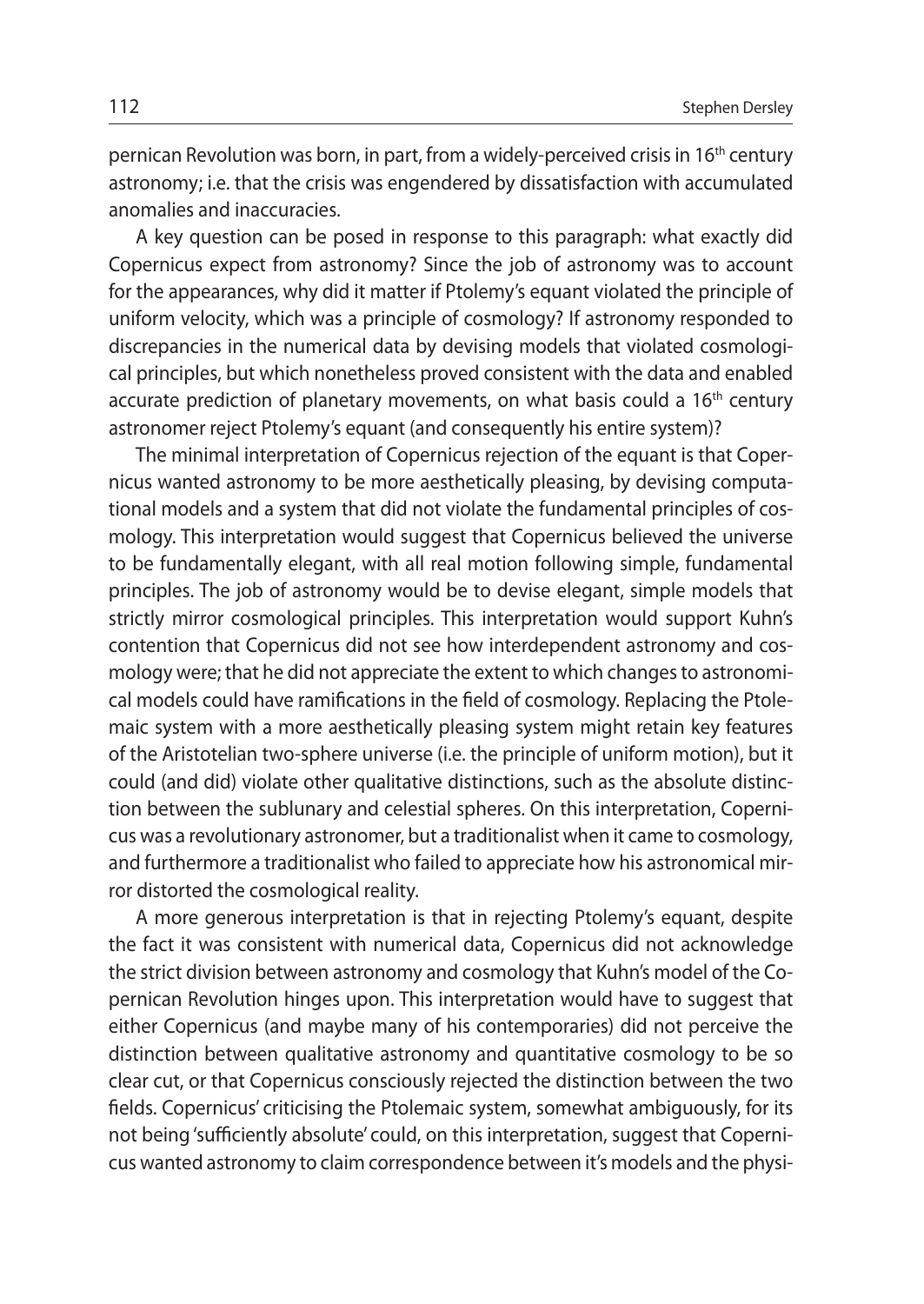cal reality of the universe. In the next section of the *Commentariolus,* Copernicus explains how he arrived at his new system:

Therefore, having become aware of these [defects], I often considered whether there could perhaps be found a more reasonable arrangement of circles, from which every apparent irregularity would be derived while everything in itself would move uniformly, as is required by the rule of perfect motion. After I had attacked this very difficult and almost insoluble problem, the suggestion at length came to me how it could be solved with fewer and much more suitable constructions than were formerly put forward, if some postulates (which are called axioms) were granted me. They follow in this order.7

Following the more generous interpretation of Copernicus' rejection of the Ptolemaic system, the gloss for this paragraph would be that Copernicus found himself unable to devise a more 'reasonable' astronomical system in keeping with the cosmological 'rule of perfect motion' without reaching for and revising assumptions that were – as Copernicus was fully aware – fundamental to both astronomy and cosmology.

# **Postulates**

1. There is no one center of all the celestial orbs or spheres.

2. The center of the earth is the center, not of the universe, but only of gravity and of the lunar sphere.

3. All the spheres encircle the sun, which is as it were in the middle of them all, so that the center of the universe is near the sun.

4. The ratio of the earth's distance from the sun to the height of the firmament is so much smaller than the ratio of the earth's radius to its distance from the sun that the distance between the earth and the sun is imperceptible in comparison with the loftiness of the firmament.

5. Whatever motion appears in the firmament is due, not to it, but to the earth. Accordingly, the earth together with the circumjacent elements performs a complete rotation on its fixed poles in a daily motion, while the firmament and highest heaven abide unchanged.

6. What appear to us as motions of the sun are due, not to its motion, but to the motion of the earth and our sphere, with which we revolve about the sun as [we would with] any other planet. The earth has, then, more than one motion.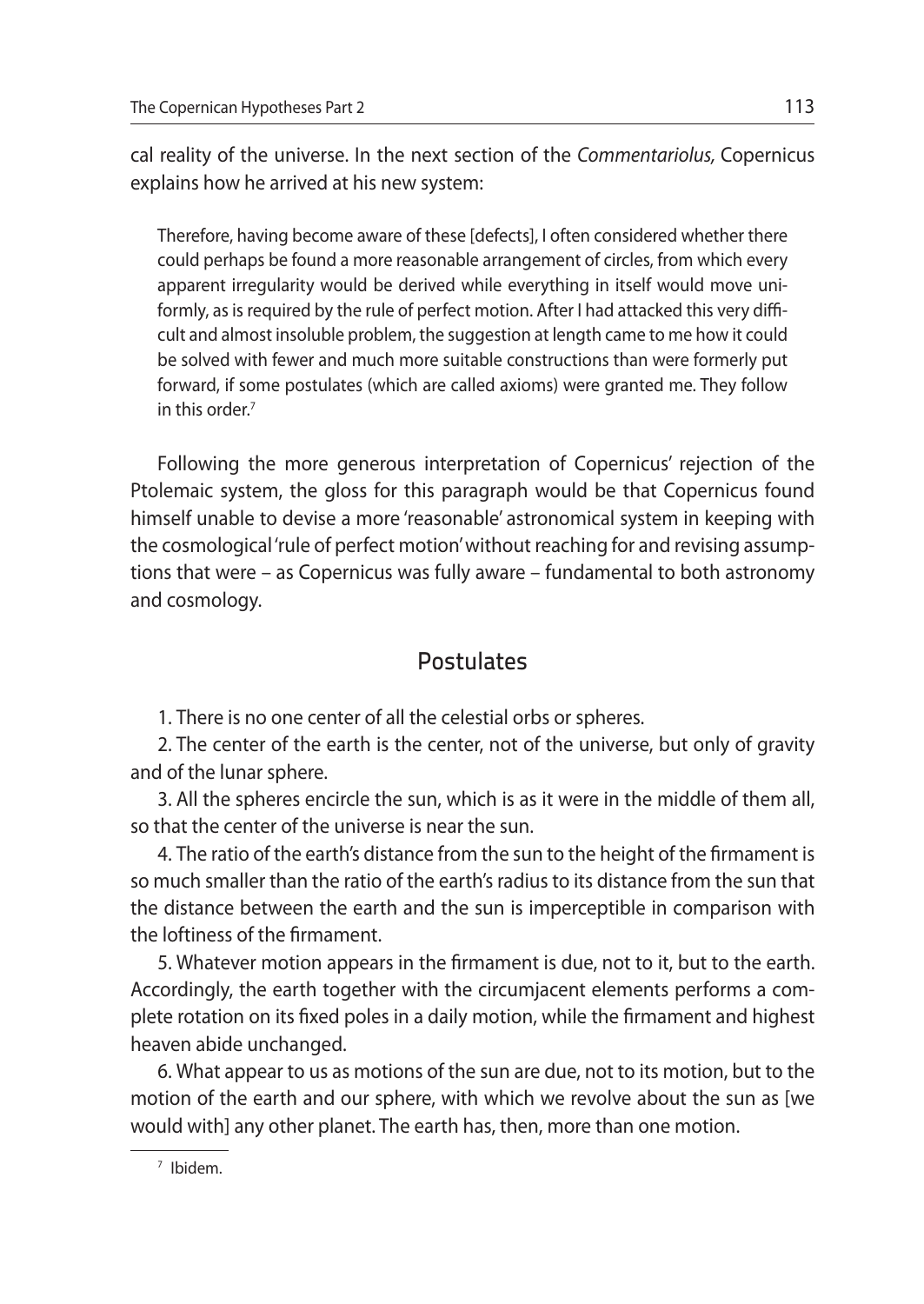7. What appears in the planets as [the alternation of] retrograde and direct motion is due, not to their motion, but to the earth's. The motion of the earth alone, therefore, suffices [to explain] so many apparent irregularities in the heaven.

Having thus propounded the foregoing postulates, I shall endeavor briefly to show to what extent the uniformity of the motions can be saved in a systematic way. Here, however, the mathematical demonstrations intended for my larger work should be omitted for brevity's sake, in my judgment.<sup>8</sup>

Copernicus previously suggested that these 'postulates/assumptions' (*petitiones*) can be considered as 'axioms' (*quas axiomata vocant*). There was some controversy in Copernicus studies over the meaning of Copernicus' *petitiones.* Edward Rosen originally translated *petitiones* as 'assumptions' in *Three Copernican Treatises*, but revised the translation to 'postulates' following Swerdlow's translation.<sup>9</sup> In *The Commentariolus of Copernicus* Swerdlow expressed his frustration with Copernicus' terminology and reasoning, and argued that the *petitiones* are not equivalent to 'axioms,' since they are not 'self-evident.' For example, Swerdlow argues that since postulate 2 follows from postulates 3 and 6, it cannot classed as a self-evident assumption without proof, as it contradicts the first principle of spherical astronomy (which is only challenged in postulates 3 and 6).10 In *Copernicus' Axioms*, Rosen argues that Copernicus did not intend to present a set of logically independent axioms, and accuses Swerdlow of anachronistically applying the requirements of nineteenth or twentieth century formal mathematics to Copernicus' postulates. Rosen's position is that a) Copernicus' axioms were not put forth as self-evident propositions because Copernicus asks the reader to 'grant' him them, so they function as assumptions, $<sup>11</sup>$ </sup> and b) Copernicus' axioms are inspired by the Archimedean method and the Aristotelian conception of propositions, as laid out in *Posterior Analytics*, wherein axioms are defined as "the primary propositions from which a proof proceeds."12

Both Swerdlow and Rosen agree on one point, however. Copernicus' postulates were not proposed as assumptions made merely for the sake of producing accurate computations: for Swerdlow, Copernicus' postulates are statements, made by a 'pure astronomer' about the "real motions of the planets and the arrangement of the heavens,"13 while Rosen insists that for Copernicus "astronomy deals with

<sup>8</sup> Ibidem.

<sup>9</sup> E. Rosen, *Copernicus and his successors*, London 1995.

<sup>10</sup> N.M. Swerdlow, *The Derivation*..., p. 438.

<sup>11</sup> E. Rosen, *Copernicus and his successors*, p. 100.

<sup>12</sup> Ibidem.

<sup>13</sup> N.M. Swerdlow, *The Derivation*..., p. 440.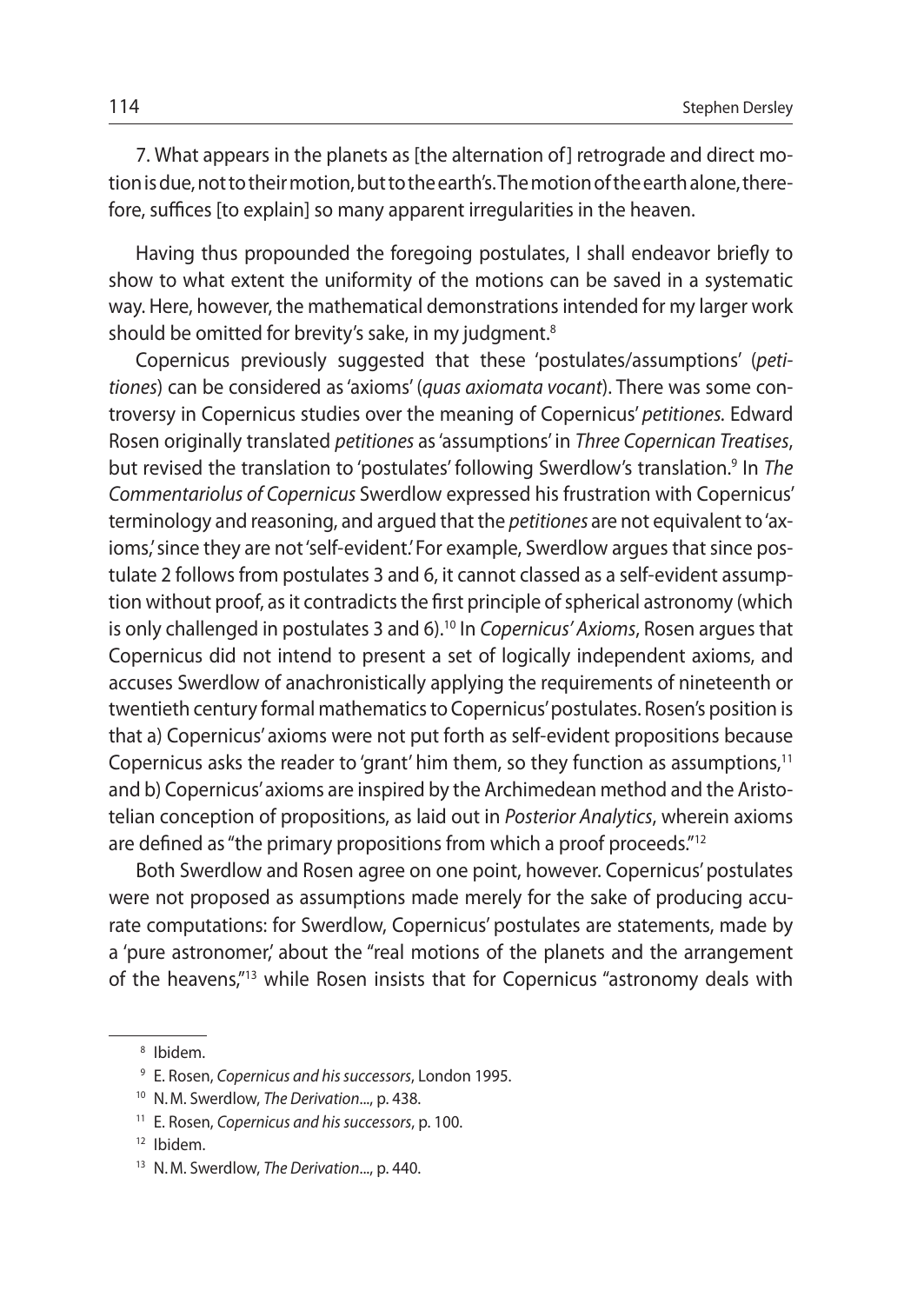reality."14 Thus this Copernicus, in contrast to Kuhn's, is seen as challenging the traditional supremacy and prerogative of Aristotelian cosmology, by asserting the right of quantitative, mathematical astronomy to lay claim to the real.

It is on the basis of the 'postulates' of the *Commentariolus* (and the conception of 'hypotheses' employed in *De revolutionibus*) that Copernicus can be viewed and cast as revolutionary thinker. It is noteworthy that Kuhn only mentioned the *Commentariolus* in passing in *The Copernican Revolution*, 15 and overlooked Copernicus' revealing comments about 'hypotheses' in *De revolutionibus.* Copernicus' postulates simply do not sit well with either Kuhn's depiction of Copernicus or his model of scientific revolutions.

The postulates of the *Commentariolus* are a set of deceptively simple statements that describe the supposed shape, scale and motions of the universe. The postulates are not self-evident axioms, and nor do they, when taken as a whole, constitute a chain of internally consistent syllogistic deductions. The postulates are rather the conclusions arrived at through conditional reasoning from the primary sun-centred hypothesis. Once Copernicus had posited the sun at the centre of the universe, he rigorously deduced the consequences of this. The postulates are the conditional outcomes, or solutions to conceptual problems, encountered as a consequence of this primary supposition or hypothesis. The sun-centred hypothesis thus functions for Copernicus in accordance with its original Greek meaning, ὑπόθεσις/hipothesis, meaning 'that which is placed under': it is the conceptual basis underlying the postulates.

For example, Postulates 1-3 deal with the immediate conceptual problems arising as a consequence of positing the Sun at the centre of the universe: 1) If the sun replaces the earth as the centre of all the celestial rotations, why does the moon quite evidently orbit the Earth? 2) If the earth is not the centre of the universe, why do objects fall perpendicularly towards the earth? 3) If the sun is at the exact centre of the universe, why do the planets still appear to orbit the sun at irregular speed? The postulates answer these questions: there are multiple centres of orbit, the earth is the centre of the lunar sphere and gravity, the sun is near the centre, but not in the exact centre.

Postulate 4, which asserts that the universe is far larger than had previously been estimated, is clearly put forward to counter the toughest objection to the sun-centred hypothesis, i.e. the absence of observed stellar parallax. Postulate 4 actually depends on Postulate 6, which asserts the earth's orbit of the sun, and is

<sup>14</sup> N. Copernicus, G.R. Joachim, E. Rosen, *Three Copernican Treatises*, p. 28.

<sup>&</sup>lt;sup>15</sup> T.S. Kuhn, *The Copernican Revolution: planetary astronomy in the development of Western thought*, Cambridge 1957, pp. 138, 171.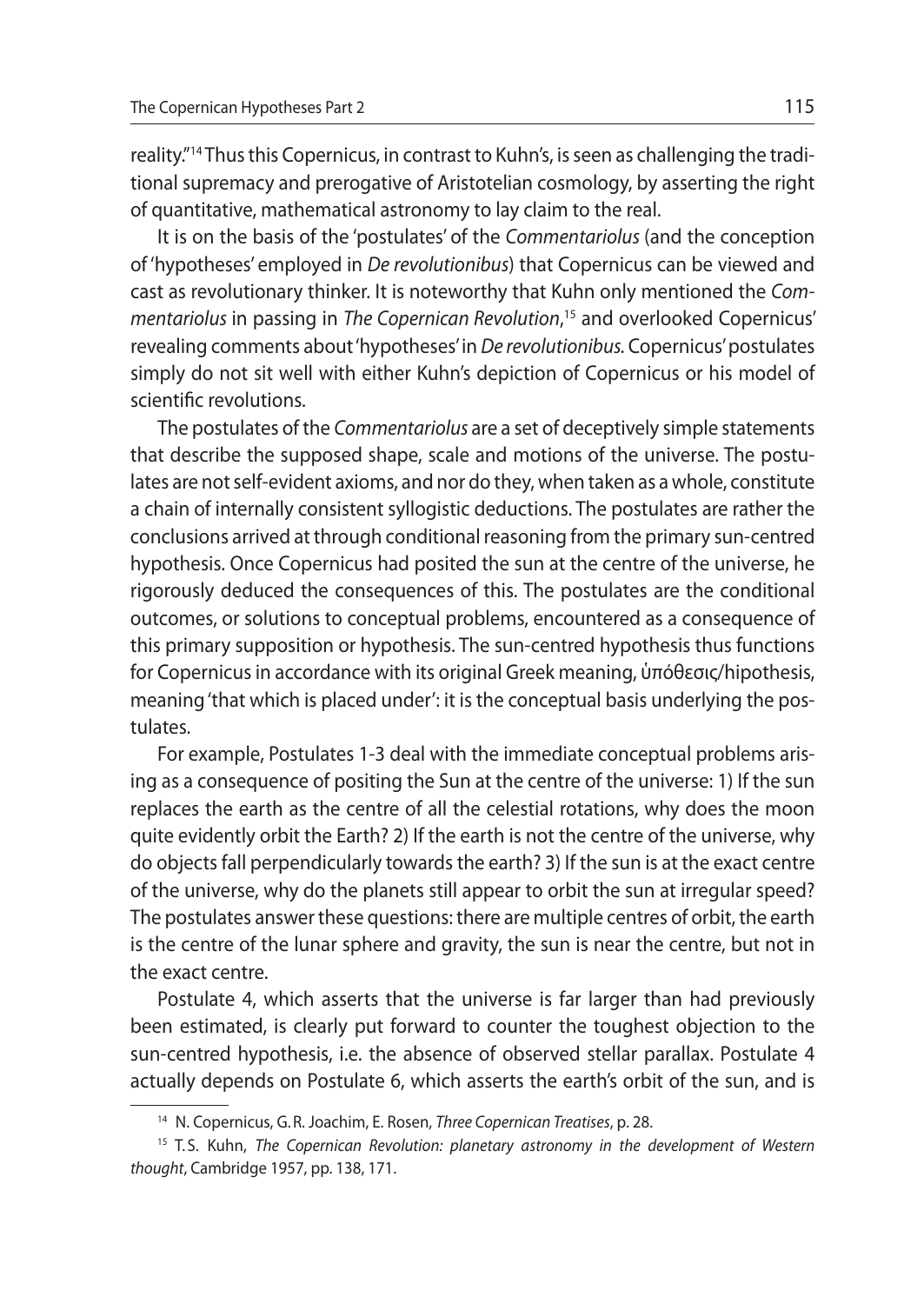also a response to observational evidence: if it is supposed that the earth orbits the sun, then the stars should appear in different positions relative to each other as the earth goes through its orbit; in other words stellar parallax should be observed, but it is not. Instead of abandoning his heliocentric hypothesis in response to what appeared to be falsifying data – as Popper expected rigorous scientists to do – Copernicus tenaciously followed the consequences of his hypothesis: stellar parallax would only be observed if the universe is a relatively small place; but stellar parallax is not observed, therefore the universe must be many times vaster than previously supposed. If the universe is so large that the distance from the earth to the sun is practically imperceptible when compared with the distance of the earth to the stars, then stellar parallax would be imperceptible to the naked eye. Postulate 4 is adduced before Postulate 6 because Postulates 1-4 deal with the arrangement and scale of the universe, while Postulates 5-7 address the issue of motion.

Postulates 5-7 account for the discrepancy between the regularity perceived in the movement of the stars, and the irregularities observed in the movement of the Sun and planets. Postulate 5 asserts the earth's diurnal movement to account for the regular motion of the firmament, Postulate 6 posits the earth's annual orbit to account for both the irregularities in the sun's motion, and Postulate 7 accounts for the retrograde motion of the planets.

# Conditional Reasoning in Aristotle and Ptolemy

Copernicus was, of course, not the first thinker to employ conditional reasoning to extrapolate the consequences of a hypothesis. His originality lay in the tenacity and rigour with which he pursued his deductions, and in his willingness to abandon assumptions, common sense and sensory evidence in the process.

#### Aristotle

Aristotle's *On the Heavens* is riddled with hypothetical thinking, but this hypothetical thinking is determined by absolute binary distinctions and is typically employed to bolster unquestioned assumptions and unverifiable qualitative assertions.

For example, in Book II, Part 6, Aristotle seeks to demonstrate that the movement of 'the heaven' is regular rather than irregular. He distinguishes between the movements of 'the first heaven' and 'the lower spheres.' Movement in the lower spheres has starting points and goals (Aristotle provides the motion of missiles as an example), and is therefore characterised by acceleration, maximum speed and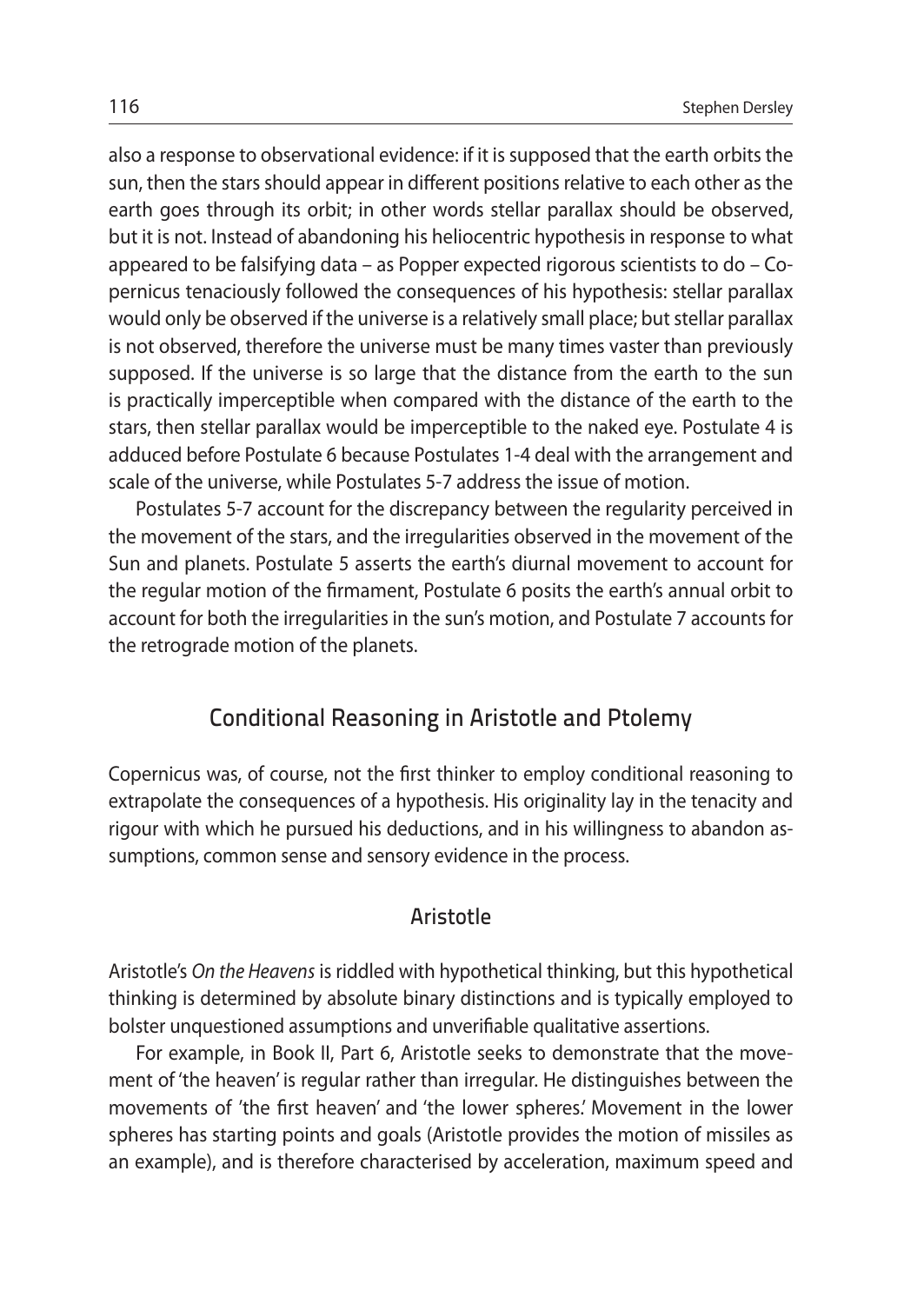retardation, which means this movement is uneven and irregular. In contrast, the movement of the heaven is circular (emphasis added):

But circular movement, having no beginning or limit or middle in the direct sense of the words, has neither whence nor whither nor middle: for in time it is eternal, and in length it returns upon itself without a break. If then its movement has no maximum, it can have no irregularity, since irregularity is produced by retardation and acceleration.16

At first sight, Aristotle's reasoning may seem counter-intuitive. We can imagine (and even observe) a sphere beginning to rotate, then rotating with increasing velocity, before finally slowing and coming to rest. However, Aristotle's reasoning is driven by a more powerful common sense observation that overrides such considerations. The heaven (or celestial sphere) appears to rotate with perfect regularity, whereas all motion on the earth and in the earth's atmosphere appears uneven and irregular. Thus Aristotle's argument idealises circular movement: the potential for circular motion to have uniform velocity is seized on and asserted as its defining, absolute characteristic. Aristotle then provides further support for his argument (emphasis added):

It follows then, further, that the motion cannot be irregular. For if irregularity occurs, there must be change either in the movement as a whole, from fast to slow and slow to fast, or in its parts. That there is no irregularity in the parts is obvious, since, if there were, some divergence of the stars would have taken place before now in the infinity of time, as one moved slower and another faster: but no alteration of their intervals is ever observed.<sup>17</sup>

Further proof that circular movement is regular is provided by conditional reasoning that appeals to observational evidence: if the circular movement of the heaven were irregular, we would have observed variation in the speed at which the stars move (but this has not been observed, so the movement of the heaven must be regular). This brief appeal to observation is followed by a return to more typical assertions:

Retardation is always due to incapacity, and incapacity is unnatural. The incapacities of animals, age, decay, and the like, are all unnatural, due, it seems, to the fact that the whole animal complex is made up of materials which differ in respect of their proper

<sup>16</sup> Aristotle, *On the heavens*, transl. J. L. Stocks, Adelaide 2009.

<sup>17</sup> Ibidem.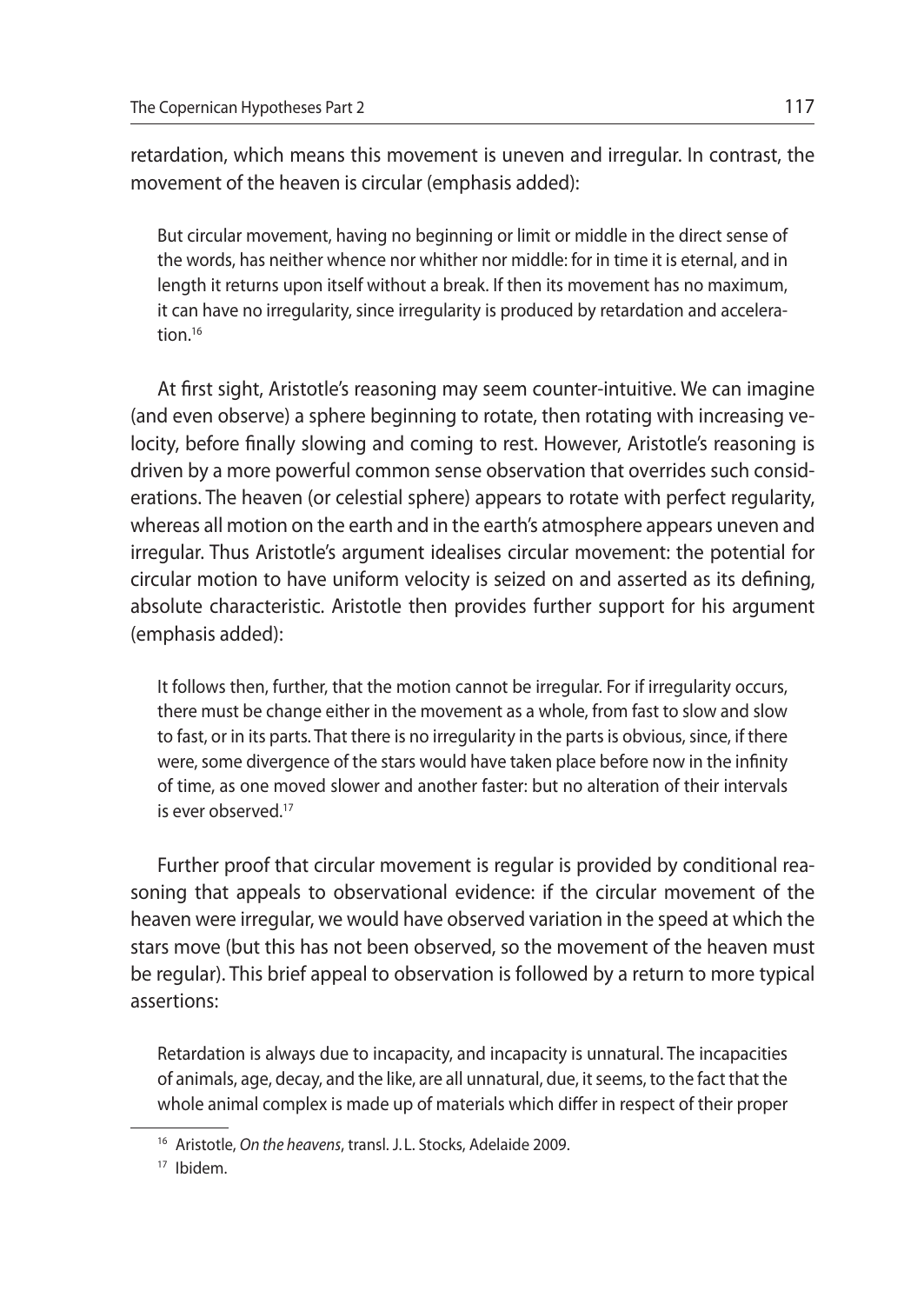places, and no single part occupies its own place. If therefore that which is primary contains nothing unnatural, being simple and unmixed and in its proper place and having no contrary, then it has no place for incapacity, nor, consequently, for retardation or (since acceleration involves retardation) for acceleration.

Here Aristotle's conditional reasoning employs unverifiable, qualitative statements (retardation is due to incapacity, incapacity is unnatural, that which is primary is purely natural) to arrive at the sought after conclusion (the heaven is primary, its movement is natural, and therefore it cannot slow down or accelerate, so its movement must be regular).

 After further qualitative reasoning on the impossibility of perpetual acceleration and retardation, and the impossibility of alternating acceleration and retardation, Aristotle concludes the section:

Further, irregularity of this kind would be particularly unlikely to pass unobserved, since contrast makes observation easy.

That there is one heaven, then, only, and that it is ungenerated and eternal, and further that its movement is regular, has now been sufficiently explained.18

Throughout this section of *On the Heaven*, Aristotle rests his arguments on the fundamental assumption of his cosmology: the absolute, binary distinction between the irregular motion of the sub-lunary sphere and the apparently regular rotations of the celestial sphere. The conditional reasoning employed in his arguments (e.g. *If then its movement has no maximum, it can have no irregularity*) merely supports the underlying assumptions, and is thoroughly determined by the binary distinctions generated by the two-sphere cosmology. The set of assumptions underlying the cosmology constitute a binary conceptual machine that is determined by – and at the same time generates – binary opposites (celestial-terrestrial, regular-irregular, natural-unnatural, eternal-temporal). When trapped within such a conceptual apparatus, and with such wholehearted trust of common sense, conditional reasoning or hypothetical thinking was restricted to confirming the dictates of the underlying assumptions.

## Ptolemy

Like Aristotle, Ptolemy also employed conditional reasoning in the *Almagest*, particularly in Book 1, where he outlines the 'theoretical philosophy.' However, Ptolemy's rea-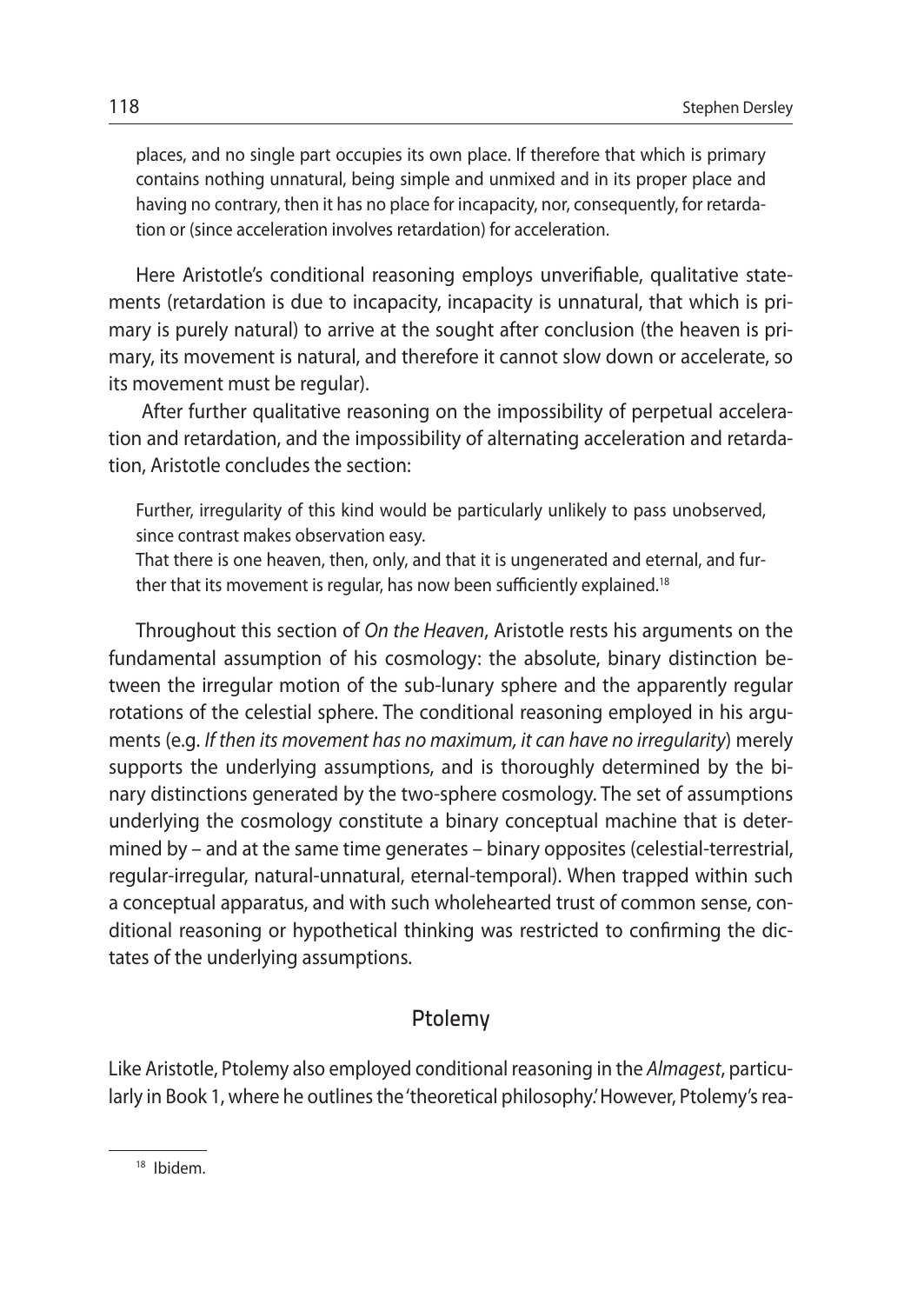soning is far more grounded in observational evidence and is therefore more methodologically similar to Copernicus' *petitiones*.

For example, in Book 1, Section 4, Ptolemy begins his proof that the earth is 'sensibly spherical' by referring to accumulated observations: the sun, moon and stars are seen to rise and set earlier in the east than in the west, the hour recorded in the east is always later than that recorded in the west, and the differences in the hour are proportional to the distances between the places of observation. Ptolemy claims that on the basis of these observations "one can reasonably conclude that the earth's surface is spherical." Having already established that the heavens move like a sphere in the previous section (Book 1, Section 3), Ptolemy concludes that observers on the earth are on the surface of an 'evenly curving surface' of a sphere, and this is why observers see the heavenly bodies come in and out of view 'in a regular fashion.'19

Ptolemy then employs conditional-hypothetical reasoning to strengthen his argument:

If the earth's shape were any other, this would not happen, as one can see from the following arguments. If it were concave, the stars would be seen rising first by those more towards the west; if it were a plane, they would rise and set simultaneously for everyone on earth; if it were triangular or any other polygonal shape, by a similar argument, they would rise and set simultaneously for all those living on the same plane surface. Yet it is apparent that nothing like this takes place.<sup>20</sup>

Each antecedent considers a hypothetical possibility (that the earth's shape is concave, a plane, a triangle or any other polygonal shape); while each consequent deduces the observable consequences of the antecedent (e.g. the stars would be seen rising first by those more to the west). All the conditional statements are falsified by a simple conclusion that appeals to evidence from observation (it is apparent that nothing like this takes place).

Ptolemy's conditional reasoning is an invaluable tool for falsifying theoretical possibilities that are not supported by observational evidence. However, his reasoning is less rigorous when it confronts hypotheses that are at variance with common sense, even if they can account for the appearances.

For example, in Book 1, Section 7, Ptolemy attempts to demonstrate that the earth does not move.

<sup>19</sup> Ptolemy, *The Almagest*, transl. G.J. Toomer, New York 1984, p. 40.

<sup>20</sup> Ibidem.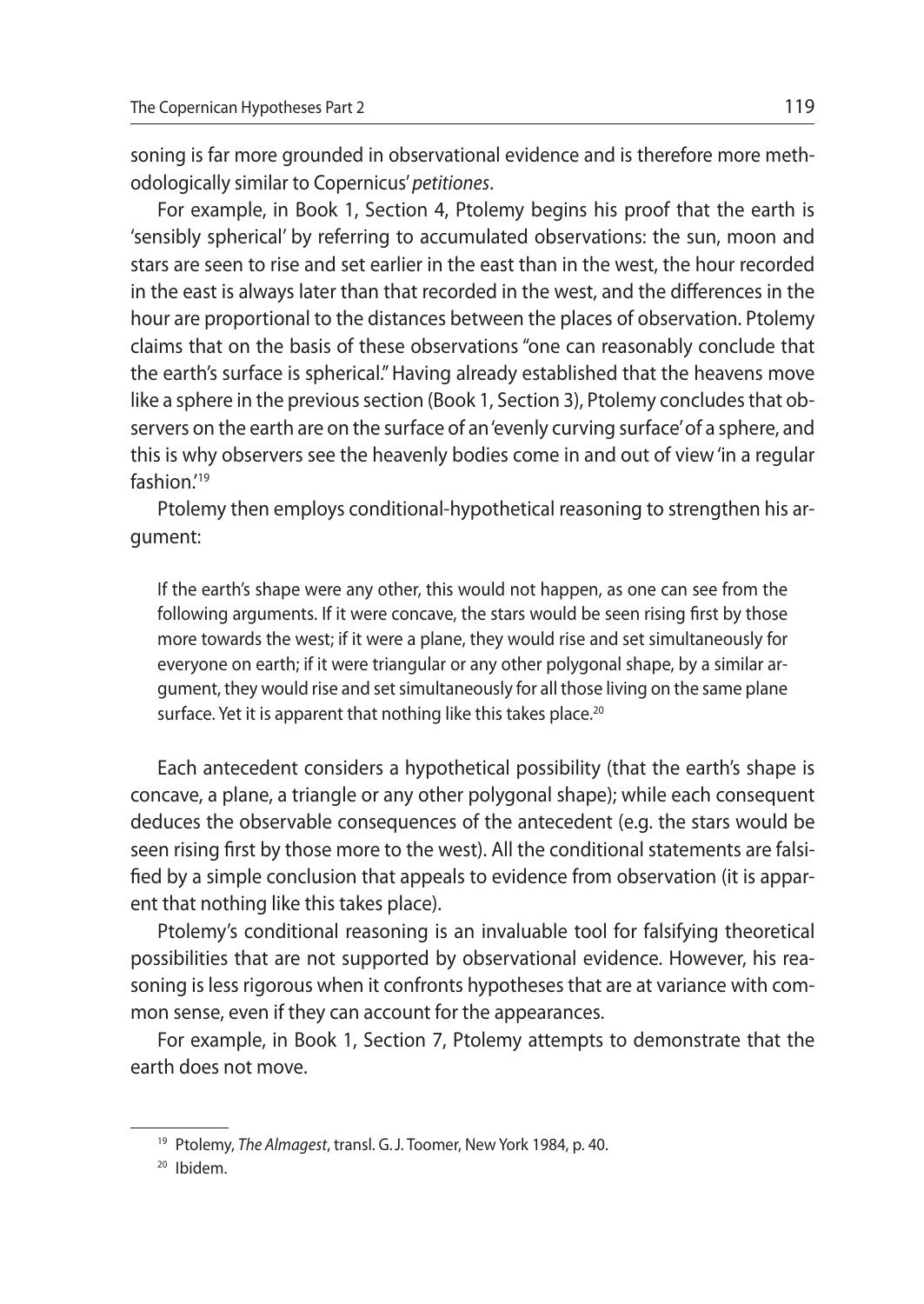His first argument concerns whether or not the earth is falling, like other heavy objects. His reasoning rests firmly on on the principles of Aristotelian physics and can be summarised thus: the earth is in the centre of the universe, which is evident from the fact all heavy objects fall perpendicularly towards the surface of the earth. If the surface of the earth did not arrest their movement, falling objects would continue to the centre of the earth. If the earth were not in the centre of the universe, it would fall faster than all falling objects towards the centre, due to its greater size, and drop out of the heavens as it was carried down. This is clearly not happening, because if it were, "living things and heavy objects would be left behind, riding on the air." Ptolemy concludes that "such things are utterly ridiculous to think of."21

His second argument deals with the possibility of the earth's rotation. Ptolemy probably had Heraclides and Aristarchus in mind when he mentions those who "supposed the heavens to remain motionless" and posited the daily revolution of the earth from west to east to account for the apparent movement of the celestial sphere. Once again, Ptolemy dismisses this as a ridiculous idea:

However, they do not realise that, although there is perhaps nothing in the celestial phenomena which would count against this hypothesis, at least from simpler considerations, nevertheless from what would occur here on earth an in the air, one can see that such a notion is quite ridiculous. [...] They would have to admit that the revolving motion of the earth must be the most violent of all motions associated with it, seeing that it makes one revolution in such a short time; the result would be that all objects not actually standing on the earth would appear to have the same motion, opposite to that of the earth: neither clouds nor other flying or thrown objects would ever be seen moving towards the east, since the earth's motion towards the east would always outrun and overtake them, so that all other objects would ever be seen moving towards the west and the rear.<sup>22</sup>

Ptolemy has to acknowledge that the hypothesis of the earth's diurnal rotation accounts for the celestial phenomena; in other words, it is consistent with the observations of astronomy. The hypothesis is refuted by conditional reasoning based on the common sense principles of Aristotelian physics. Ptolemy shies away from giving an astronomical hypothesis serious consideration, even though is is quantitatively consistent, because common sense and the authority of Aristotelian physics got the better of him.

 $21$  Ibidem, p. 44.

 $22$  Ibidem, p. 45.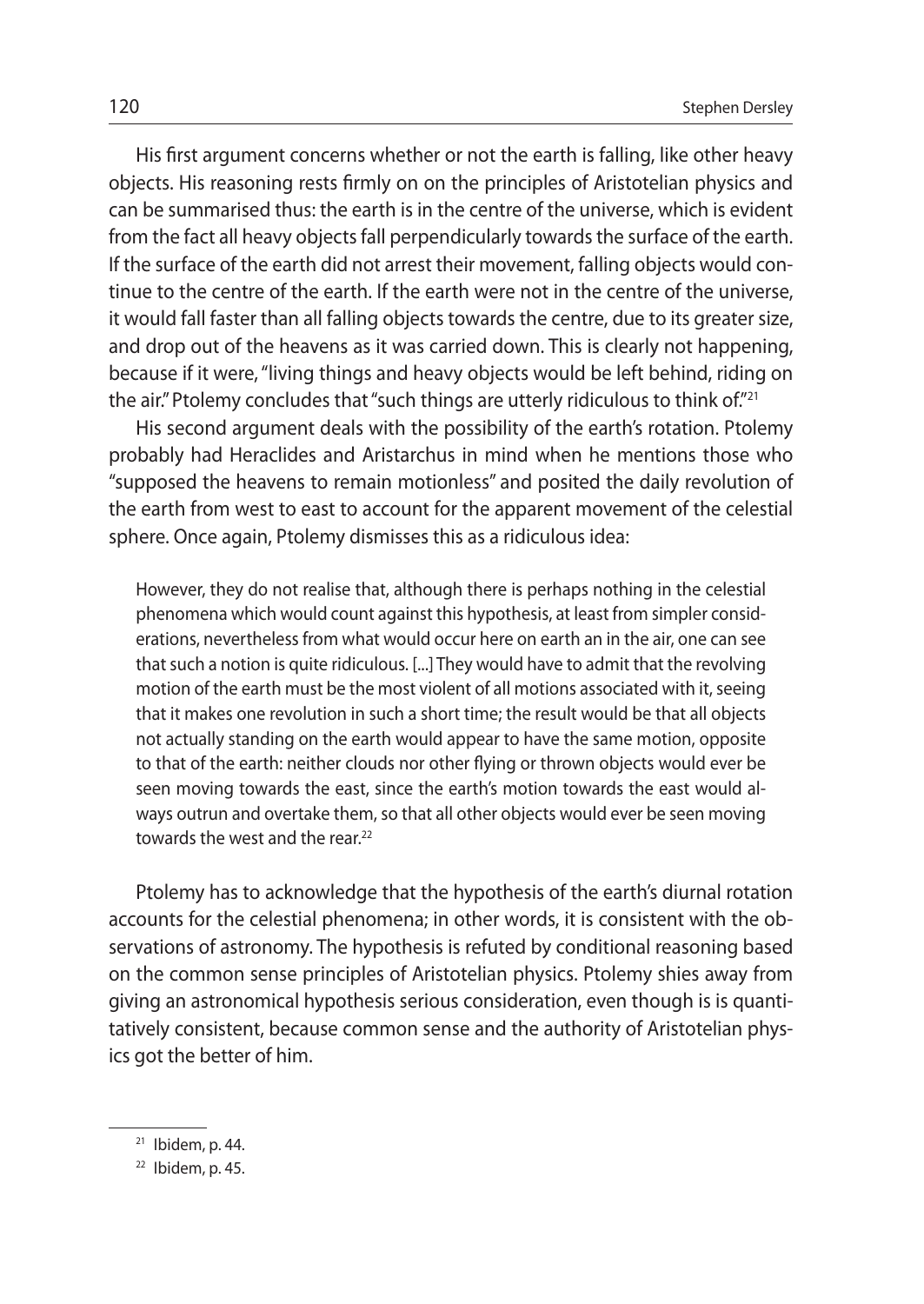## Copernicus' De revolutionibus

The Copernican revolution was borne of cultural factors and, perhaps more importantly, Copernicus' willingness to think his way through the obstacles encountered by conditional reasoning, to accept the consequences, and to adapt his assumptions, no matter how contrary they were to common sense.

As both Kuhn and Gingerich noted, the period of upheaval that Copernicus lived through was conducive to bold scientific thinking. However, as Gingerich also noted, there was something very untimely about the Copernican revolution. The *petitiones* of the *Commentariolus* and the scientific hypotheses presented in *De revolutionibus* (1543) were at least one hundred years ahead of their time, and would not be fully assimilated into European culture until long after the publication of Newton's *Principia* in 1687.<sup>23</sup> As we have seen, Kuhn laid part of the blame for the slow assimilation of the heliocentric revolution at Copernicus' feet, due to the obscurity of Copernicus' style and the lack of an alternative to Aristotelean physics. Yet the Copernican revolution was not readily accepted in many quarters even when the new paradigm was expressed with Galileo's polemical clarity, or when techno-scientific advances such as the telescope enabled widespread confirmation, or even when Newton provided the alternative physics.

A reading of *De revolutionibus* can unearth a Copernicus who was obviously influenced by his revolutionary historical-cultural context, but who was also uniquely able to transcend it, through combining the conclusions of conditional reasoning (arrived at in the *Commentariolus*) with a nascent scientific method based on the use of hypotheses.

The most lucid expression of method appears in Copernicus' *Preface and Dedication to Pope Paul II.*24 The first two paragraphs of the Preface explain why he decided to publish his 'opinion' at all. He informs the Pope that he was inclined to follow the Pythagoreans and hide his opinion from all but a select group of relatives and friends. However, these friends – and he makes a point of naming a Cardinal and a Bishop – persuaded him to overcome his fear, stop hesitating and publish his 'luminous demonstrations,' so as to dissipate the 'fog of absurdity' which engulfs the general opinion.

<sup>23</sup> The uncensored version of *De revolutionibus* was finally removed from the Index of Prohibited Books in 1835.

<sup>24</sup> N. Copernicus, *De revolutionibus orbium caelestium*, transl. C.G. Wallis, New York 1995, pp. 4-7.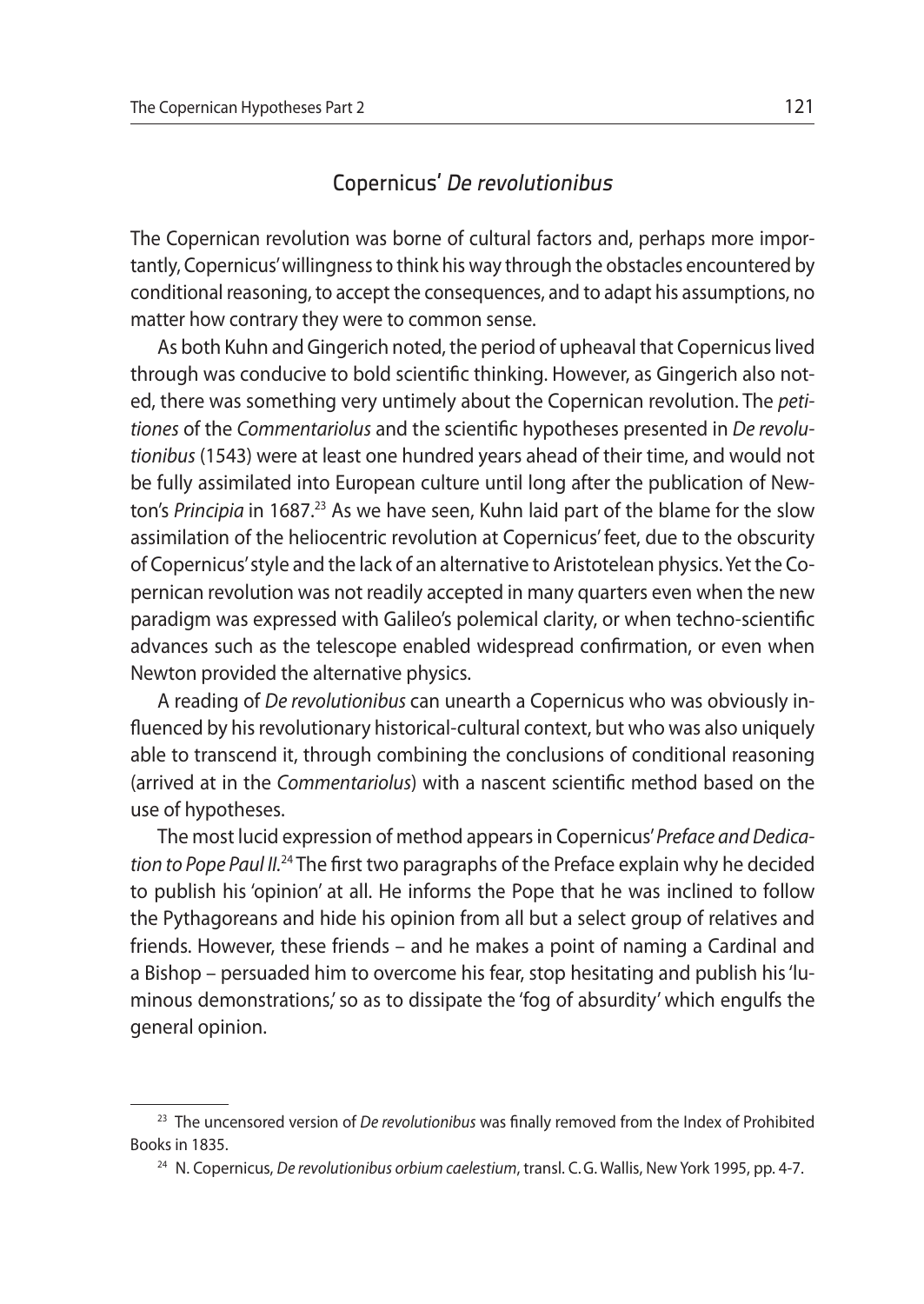This explanation provides a strikingly clear description of how, borrowing the terminology of Ludwik Fleck , Copernicus' private opinion made the transition from a supportive esoteric circle to the exoteric testing ground of public opinion. The shift from *The Commentariolus* manuscript to the printed book form of *De revolutionibus* entailed the adoption of different strategies to deal with different types of reader. In the Preface, Copernicus anticipates hostile responses from general common sense, from mathematically proficient astronomers and from innumerate scriptural literalists, and he incorporates pre-emptive arguments and tactics into his text to defend and communicate his opinion. Copernicus is acutely aware that presenting his new model to the public is fraught with danger; that the printing and dissemination of his opinion necessitates a degree of popularisation for an audience who are intuitively and theoretically ill-disposed to his assertions.

The third paragraph of the Preface merits particularly close attention, because it is here that Copernicus gives a concise and conceptually intense account of the factors which drove his 'nocturnal study' and writing. This paragraph also adds support to the generous interpretation of Copernicus' introduction to the *Commentariolus*, mentioned earlier, which suggests that Copernicus rejected the traditional distinction between cosmology and astronomy, and the subordination of the latter to the former.

At the outset, Copernicus acknowledges that his work both breaks with the prevailing wisdom and defies common sense:

[...] you will be eager to hear from me what came into my mind that in opposition to the general position of mathematicians and almost in opposition to common sense I should dare to imagine some movement of the Earth.25

He then goes on to explain that this daring arose through frustration. He has come to the conclusion that these mathematicians are fundamentally inefficient – they are incapable of calculating phenomena which really ought to be basic, especially considering their practical utility:

For in the first place mathematicians are so uncertain about the movements of the sun and the moon that they can neither demonstrate nor observe the unchanging magnitude of the revolving year. Then in setting up the solar and lunar movements and those of the other five wandering stars, they do not employ the same principles, assumptions, or demonstrations for the revolutions and apparent movements.<sup>26</sup>

<sup>25</sup> Ibidem, p. 5.

<sup>26</sup> Ibidem.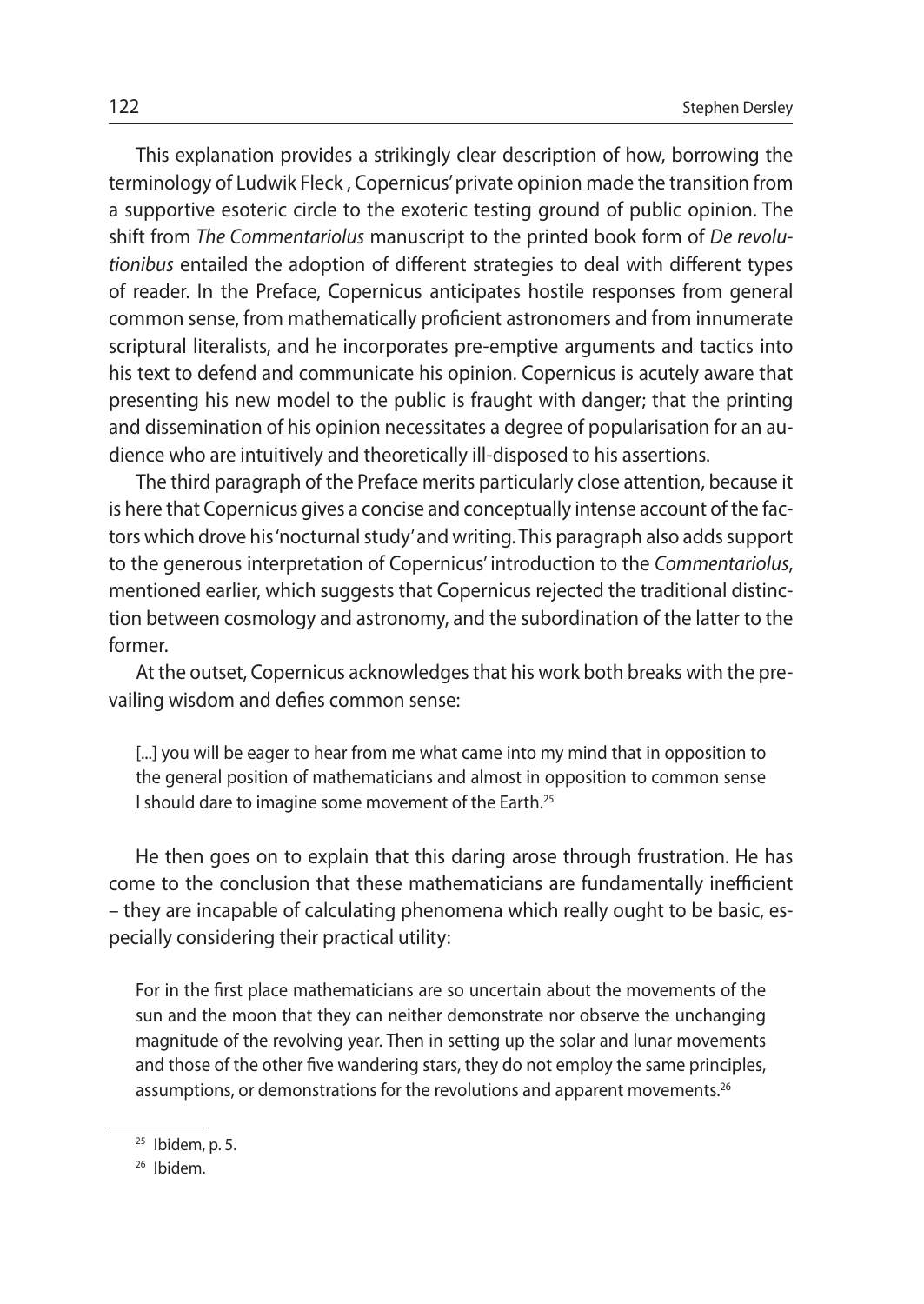Crucially, Copernicus then focuses on the problems of method:

For some make use of homocentric circles only, others of eccentric circles and epicycles by means of which however they do not fully attain what they seek. For although those who have put their trust in homocentric circles have shown that various different movements can be composed of such circles, nevertheless they have not been able to establish anything for certain that would fully correspond to the phenomena. But even those who have thought up eccentric circles seem to have been for the most part to compute the apparent movements numerically by those means, they have in the meanwhile admitted a great deal which seems to contradict the first principles of regularity of movement. Moreover, they have not been able to discover or to infer the chief point of all, i.e. the form of the world and the certain commensurability of its parts.<sup>27</sup>

His argument structurally echoes the critique of the Ptolemaic system at the start of the *Commentariolus –* i.e. that in the Ptolemaic system computational models can only correspond to the phenomena if the first principles of regularity of movement are violated – but he is also clearer about the ultimate aim of mathematics (i.e. quantitative astronomy): the vague reference to being 'sufficiently absolute' from the *Commentariolus* has become discovering 'the form of the world and the certain commensurability of its parts.'

Copernicus's rejection of the status and remit traditionally assigned to astronomy could hardly be clearer. His mathematics will not be restricted to being a mere computational device and, consequently will not be given free rein to think up any ad hoc devices just as long as they aid efficient calculation and 'save the appearances.' Copernicus informs the Pope that his mathematics is going for the big prize hitherto reserved for Aristotelian cosmology – 'the form of the world.' Copernicus hungers for the real and aims to provide a mathematical description the universe as it really is.

At the end of this third paragraph, Copernicus identifies the problem of method as a problem with basic assumptions and hypotheses:

And so, in the process of demonstration which they call "method," they are found either to have omitted something necessary or to have admitted something foreign which by no means pertains to the matter; and they would by no means have been in this fix, if they had followed sure principles. For if the hypotheses they assumed were not false, everything which followed from the hypotheses would have been verified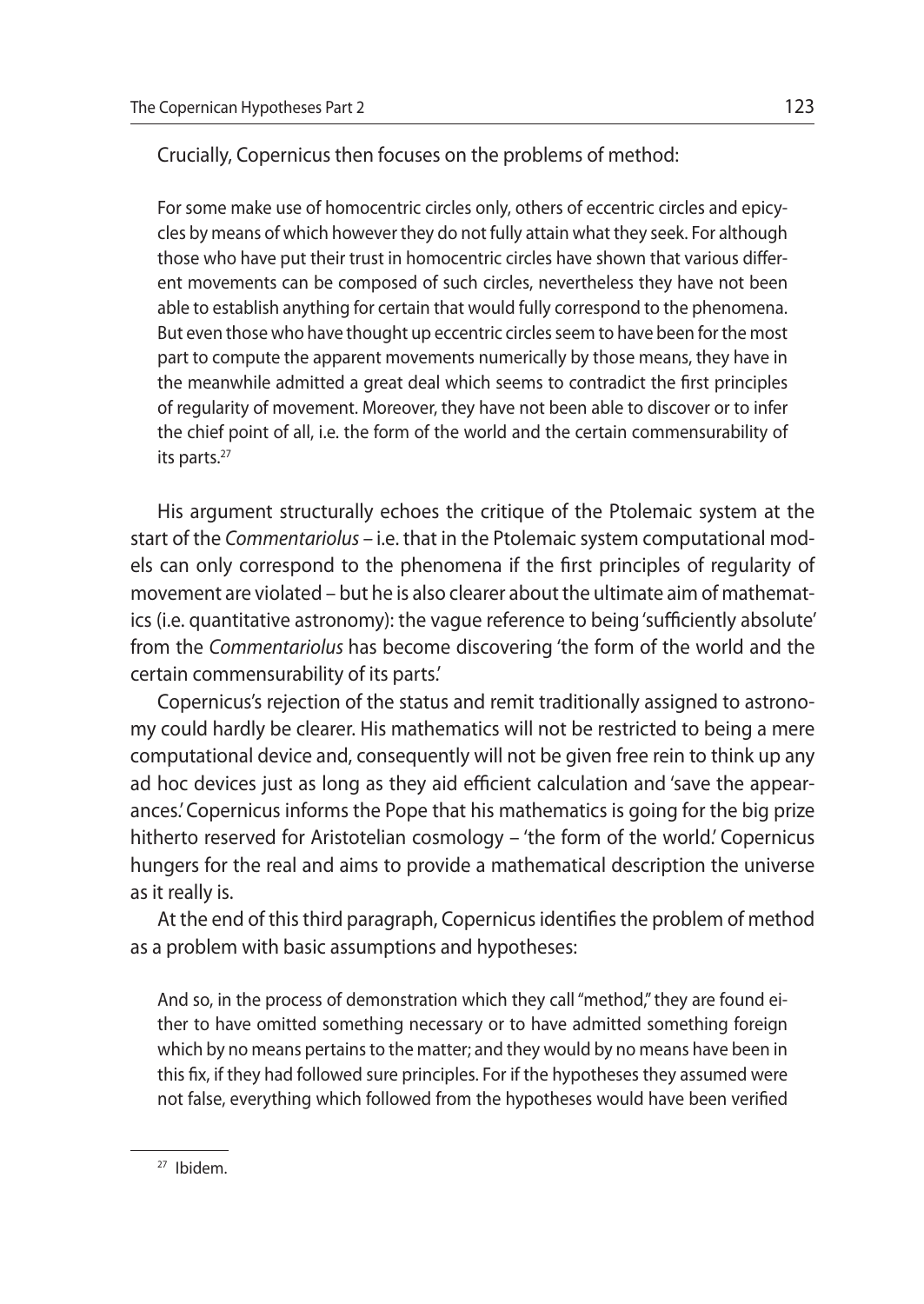without fail; and though what I am saying may be obscure right now, nevertheless it will become clearer in the proper place.<sup>28</sup>

There a slight shift in Copernicus' language from the *petitiones* ('postulates' or 'assumptions') of the *Commentariolus*. Throughout *De revolutionibus* Copernicus tends to use the term '*hypothesis*' to refer to both implicit assumptions about the physical universe that underly geometric models and explicit suppositions which purport to describe the physical universe. Examples of the former can be found when Copernicus criticises Ptolemaic models,<sup>29</sup> while examples of the latter can be found when Copernicus outlines his own system.<sup>30</sup> Edward Rosen, a translator of *De revolutionibus*, states that Copernicus uses the terms *principium*, *assumptio* and *hypothesis* interchangeably<sup>31</sup>. Copernicus himself admits to a certain amount of obscurity on this point ('what I am saying may be obscure right now'), but I think the shift from 'petitiones' to 'hypothesis' is tied up with Copernicus' new notion of testing. The *hypotheses* of De revolutionibus are *tested* against the data, whereas the *petitiones* of the Commentariolus were laid down as the foundations for the construction of a heliocentric system. Later in the Preface, Copernicus explains:

[...] because I knew that others before me had been granted the liberty of constructing whatever circles they pleased in order to demonstrate astral phenomena, I thought that I too would be readily permitted to test whether or not, by the laying down the Earth had some movement, demonstrations less shaky than those of my predecessors could be found for the revolutions of the celestial sphere.<sup>32</sup>

I would suggest that when Copernicus replaced the hypothesis of the Aristotelian-Ptolemaic geocentric model with the alternative hypothesis of the Earth's movement (and the subset of hypotheses that followed as a consequence of this fundamental hypothesis) he also introduced a nascent method to accompany the hypothesis: a method in which the accuracy of computations based on the hypoth-

<sup>28</sup> Ibidem, pp. 5-6. The Latin original: "Itaque in processu demonstrationis, quam μέθοδον [methodon] vocant, vel praeteriisse aliquid necessariorum, vel alienum qiud, et ad rem minime pertinens, admisisse inveniuntur. Id quod illis minime accidisset, si certa principia sequuti [= secuti] essent. Nam si assumptae illorum hypotheses non essent fallaces, omnia quae ex illis sequuntur, verificarentur proculdubio. Obscura aute[m] licet haec sint, quae nunc dico, tamen suo loco fient apertiora."

<sup>29</sup> For example *De revolutionibus*, Book IV, Sections 1 & 2.

<sup>&</sup>lt;sup>30</sup> For example in Book I.

<sup>31</sup> For an extensive list of Copernicus' use of the word 'hypothesis' in *De revolutionibus*, see E. Rosen's *Introduction* to *Three Copernican Treatises*, pp. 29-30 and especially footnote 93.

<sup>32</sup> N. Copernicus, *De revolutionibus...*, p. 6.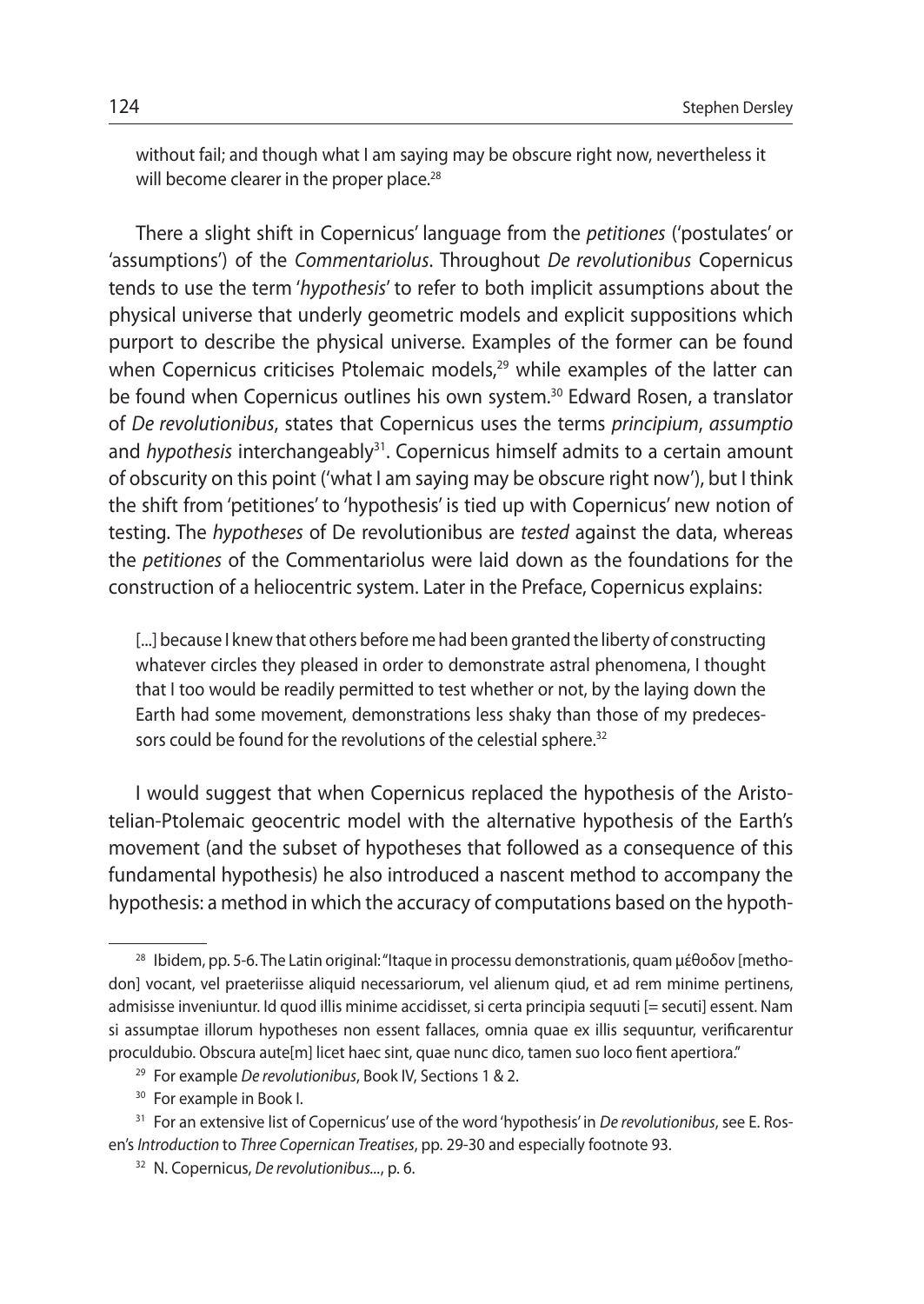esis indicated the truth of the hypothesis. The 'Copernican Method,' briefly outlined in the Preface, would seem to claim that if hypotheses produce accurate calculations and are in agreement with certain axioms of physics, then they can be treated as true descriptions of physical reality. For Copernicus, hypotheses were the fundamental tools of a method which seeks optimal correspondence between concepts and physical reality.<sup>33</sup>

# Conclusion: A Productive Blind Spot

Of course, when tested against the data, Copernicus' hypotheses were not verified in any simple or aesthetically pleasing way. Copernicus sought confirmation of his hypotheses, and when the data suggested the hypotheses were falsified, he resorted to *ad hoc* geometrical devices in order to fit the model with the data.

In *The Copernican Revolution*, after his summary of the latter books of *De revolutionibus*, Kuhn observes:

The preface to the *De revolutionibus* opens with a forceful indictment of Ptolemaic astronomy for its inaccuracy, complexity and inconsistency, yet before Copernicus' text closes, it has convicted itself of exactly the same shortcomings. Copernicus' system is neither simpler nor more accurate than Ptolemy's. And the methods that Copernicus employed in constructing it seem just as little likely as the methods of Ptolemy to produce a single consistent solution to the problem of the planets. The De revolutionibus itself is not consistent with the single surviving early version of the system, described by Copernicus in the early manuscript Commentariolus. Even Copernicus could not derive from his hypothesis a single and unique combination of interlocking circles, and his successors did not do so. Those features of the ancient tradition which had led Copernicus to attempt a radical innovation were not eliminated by that innovation. Copernicus had rejected the Ptolemaic tradition because of his discovery that "the Mathematicians are inconsistent in these [astronomical] investigations" and because

<sup>&</sup>lt;sup>33</sup> It is clear from these sentences that Copernicus uses the word 'hypothesis' in an entirely different sense from that employed by Andrew Osiander in his infamous letter of 1541, which was inserted into the first edition of *De revolutionibus*. Osiander treats the geometric figures of astronomy, such as epicycles and eccentrics, as hypotheses. These devices can describe or account for celestial movement adequately, but the method makes no requirement that they be true, i.e. correspond with physical reality. Consequently, for Osiander it makes no difference whether the irregular movement of the Sun is accounted for by an epicycle or by an eccentric. The sole criterion for evaluating hypotheses is their accuracy in accounting for the phenomena, and since both epicycles and eccentrics get the job done there is nothing to choose between them.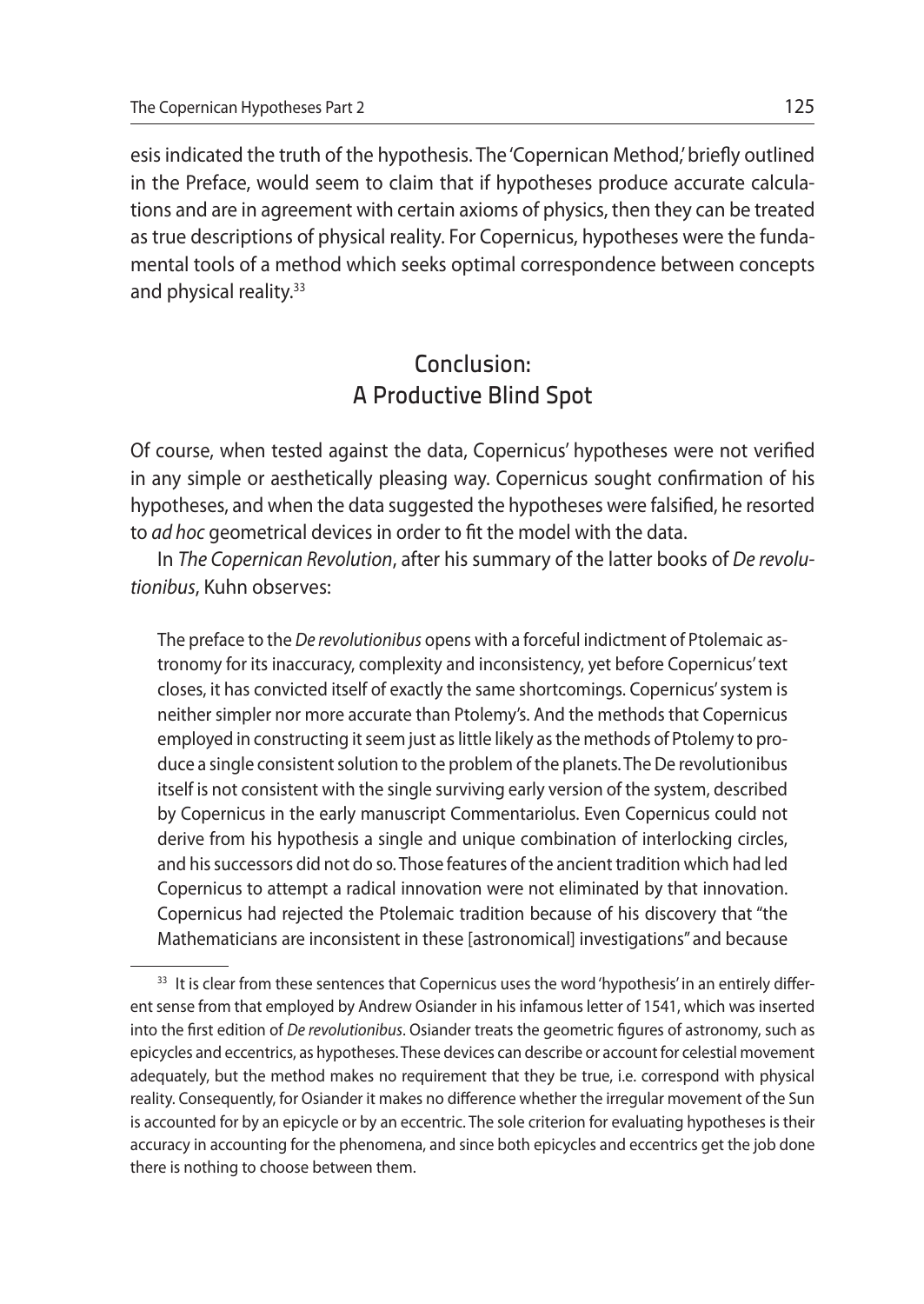"if their hypotheses were not misleading, all inferences based thereon might surely be verified." A new Copernicus could have turned the identical arguments against him.34

In my view, in the Preface Copernicus' strongest indictment of Ptolemaic astronomy was not for its "inaccuracy, complexity and inconsistency," but rather for its violation of the principle of regularity (or uniformity), manifested in the widespread use of the equant. By his own account in the *Commentariolus* and the Preface to *De revolutionibus*, it was this feature of the ancient tradition that primarily led him "to attempt a radical innovation."

While questioning the assumptions underlying the Aristotelian-Ptolemaic universe, Copernicus tenaciously clung to just two of the fundamental assumptions: that celestial objects revolve in perfect circles and at regular, uniform speed. We have seen how difficult it was for Ptolemy to even entertain hypotheses that contradicted the principles of Aristotelian physics and went against the intuitions of common sense. Copernicus' loyalty and devotion to the principles of perfect circles and uniform motion actually seem to have enabled him to be so radical in his rejection of the other assumptions underpinning the geocentric paradigm: these principles were the bedrock that he stood on while hypothesising his new astronomical system. It is in this sense that Copernicus' blind spot with regard to these principles was a very productive blind spot.

Even so, Copernicus' allegiance to the principle of regularity lies behind some of the successes of *De revolutionibus*, such as the recognition that the phenomenon of precession is tied to the Earth's axial movement. As Copernicus progressed from the Earth's diurnal movement and the movement of the declination to the Earth's orbital movement, the principle of regularity did enable partial verification of his hypothesis (in the case of precession), but it also necessitated increasingly complex adjustments (i.e. minor epicycles). These adjustments ultimately rendered his system inaccurate in terms of its predictive capacity and made his hypothesis somewhat implausible as a description of physical reality.

However, it seems that Copernicus genuinely believed he had arrived at the truth with his system. His doubts concern the details, for example whether the Earth moves on an epicycle or an eccentric; not the fundamentals, such as the possibility that the Earth might move on neither of these perfect circles.

Kepler would eventually falsify these principles by finally accepting what Tycho Brahe's data on the movement of Mars was telling him – that the planets move in

<sup>34</sup> T. S. Kuhn, *The Copernican Revolution*..., p. 171.